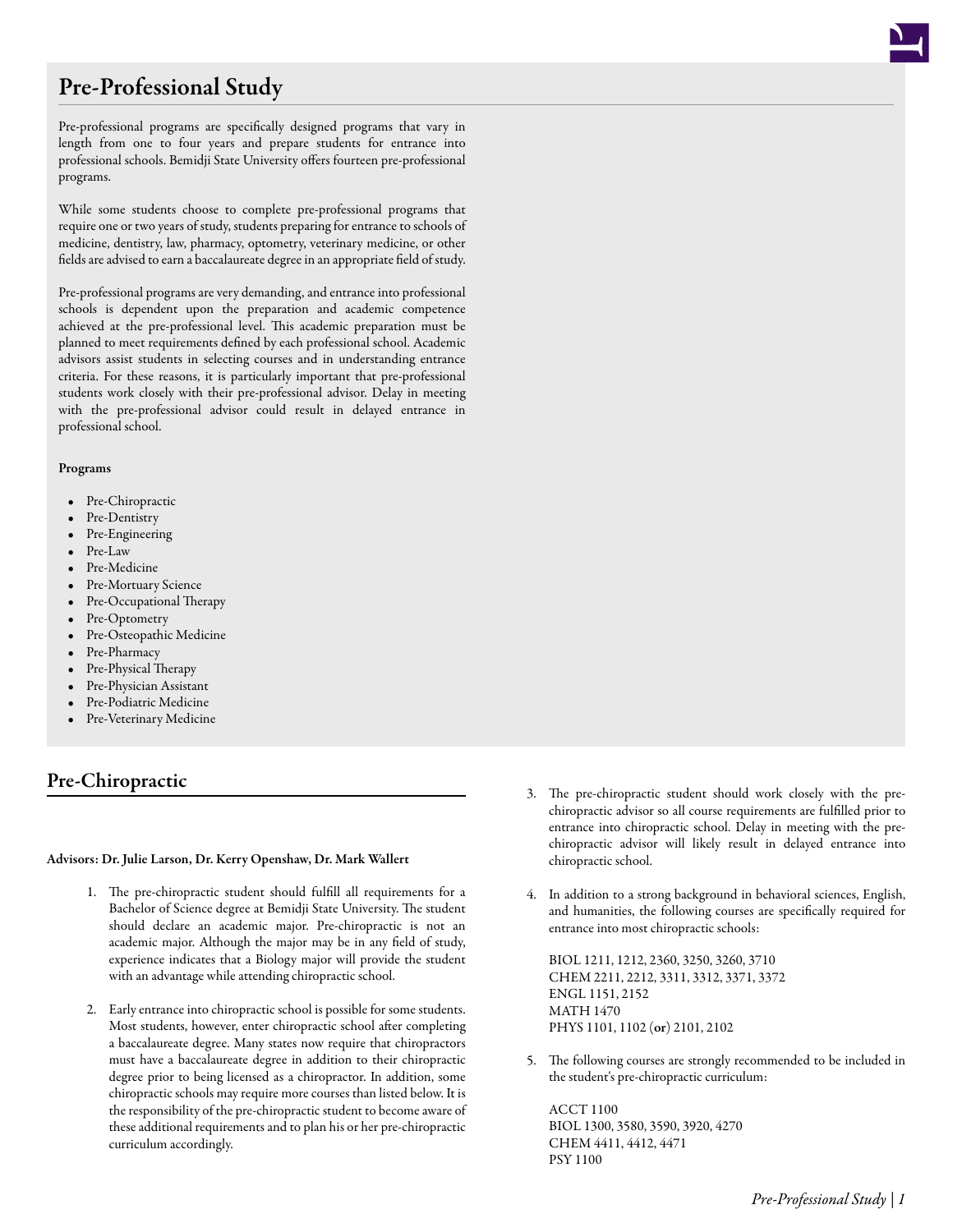SOC 1104 SPCM 1100

6. A suggested pre-chiropractic academic schedule is listed below; numbers in parentheses are semester credits:

# Freshman

BIOL 1211, 1212; F, S; (4,4) CHEM 2211, 2212; F, S; (4,4) ENGL 1151, 2152; F, S; (3,3) MATH 1470; F or S; (5) Electives: Consult your Pre-Chiropractic Advisor

## Sophomore

BIOL 1300; F or S; (2) BIOL 2360, 3710; F, S; (4,4) BIOL 3920; F; (1) CHEM 3311, 3312; F, S; (3,3) CHEM 3371, 3372; F, S; (1,1) PHYS: Consult your Pre-Chiropractic Advisor F, S; (5,5) Electives: Consult your Pre-Chiropractic Advisor

# Junior

BIOL 3250, 3260; F, S; (4,4) Electives: Consult your Pre-Chiropractic Advisor

#### Senior

Consult your Pre-Chiropractic Advisor

# Pre-Dentistry

### Advisors: Dr. Julie Larson, Dr. Ken Traxler

- 1. The pre-dental student should fulfill all requirements for a Bachelor of Science degree at Bemidji State University. The student should declare an academic major. Pre-Dentistry is not an academic major. The major may be in any field of study. The Dental Admission Test (DAT) is taken in the spring of the junior year.
- 2. Early entrance into dental school is possible for some students. Most students, however, enter dental school after completing a baccalaureate degree. In addition, some dental schools may require more courses than listed below. It is the responsibility of the predental student to become aware of these additional requirements and to plan his or her pre-dental curriculum accordingly.
- 3. The pre-dental student should work closely with the pre-dentistry advisor so all course requirements are fulfilled prior to entrance into dental school. Delay in meeting with a pre-dental advisor will likely result in delayed entrance into dental school.
- 4. In addition to a strong background in behavioral sciences, English, and humanities, the following courses are specifically required for entrance into most dental schools:

BIOL 1211, 1212 CHEM 2211, 2212, 3311, 3312, 3371, 3372 ENGL 1151, 2152

MATH 1470 PHYS 1101, 1102 (or) 2101, 2102

5. The following courses are recommended to be included in the student's pre-dental curriculum:

BIOL 2110 or 2310, 3590, 3710, 4270 CHEM 4411, 4412, 4471

6. A suggested pre-dental academic schedule is listed below; numbers in parentheses are semester credits:

# Freshman

BIOL 1211, 1212; F, S; (4,4) CHEM 2211, 2212; F, S; (4,4) ENGL 1151, 2152; F, S; (3,3) MATH 1470; F or S; (5) Electives: Consult your Pre-Dentistry Advisor

# Sophomore

BIOL 2110 or 2310, 3710; F, S; (5 or 4,4) CHEM 3311, 3312; F, S; (3,3) CHEM 3371, 3372; F, S; (1,1) PHYS 1101, 1102 or 2101, 2102; F, S; (4,4 or 5,5) Electives: Consult your Pre-Dentistry Advisor

### Junior

Electives: Consult your Pre-Dentistry Advisor

### Senior

Consult your Pre-Dentistry Advisor

# Pre-Engineering

### Advisors: Dr. David Bahr

The pre-engineering program is a course of study that provides the lower division foundation course work in engineering. Students in this program can transfer to an engineering school for their junior and senior years. Course work taken at Bemidji State can be applied to standard engineering degree programs at the University of Minnesota and at other nearby institutions. The lower division curriculum is rather universal, but the requirements will vary somewhat with the specialty field and with the choice of professional school. Two curricular options are shown below, and other options are available. Only the freshman year is presented; subsequent years must be scheduled in consultation with an advisor.

Note: IT 1460 is also required by many programs.

### Option I-Freshman Year (2 year curriculum)

ENGL 1151, 2152 CHEM 2211, 2212 CS 2321 or equivalent; consult with advisor. MATH 2471 PHYS 2101, 2102 Liberal Education Requirements

Option II-Freshman Year (2-3 year curriculum)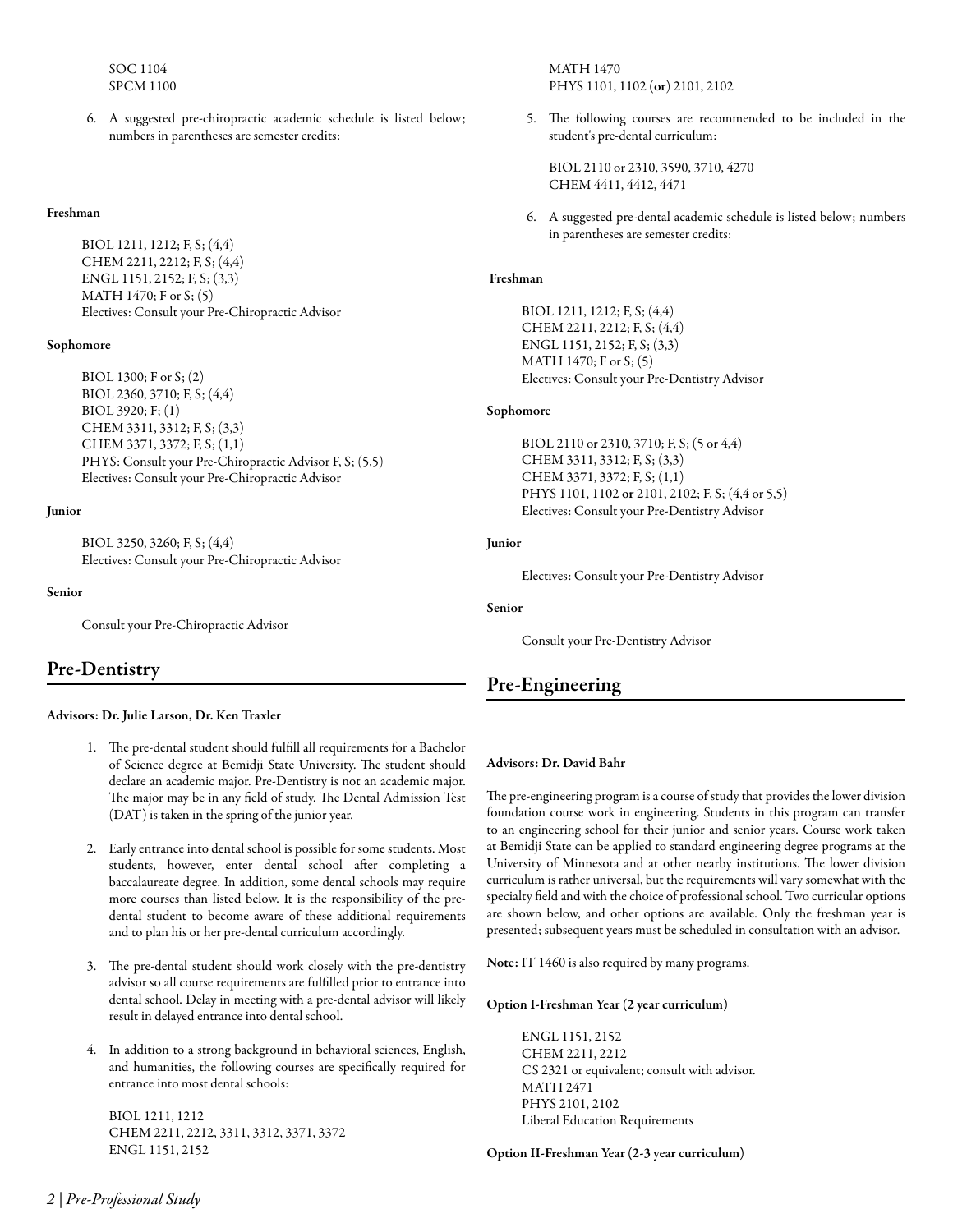This option allows for a review of algebra and trigonometry prior to enrollment in the calculus sequence. Since registration in the Physics sequence is delayed in this option, an additional year may be required for completion. Please note that review courses in mathematics will not transfer to an engineering school.

CHEM 2211, 2212 CS 2321 or equivalent; consult with advisor. ENGL 1151, 2152 MATH 1470, 2471 PHYS 2101 Liberal Education Requirements

# Pre-Law

# Advisors: Dr. Don Bradel, Dr. Patrick Donnay, Ms. Carol Nielsen

A number of career opportunities are available for those interested in careers in the legal field. Lawyers are employed in private practice, corporations, nonprofit organizations, and by the government. Legal assistants are in growing demand. Students should develop communication and analytical skills as well as an understanding of human values and institutions. Law school admissions are dependent upon grade point average, performance on the LSAT exam and other criteria. A variety of undergraduate programs are appropriate for law school, though the department of political science has an interdisciplinary pre-law emphasis in its major.

# Pre-Medicine

Advisors: Dr. Holly LaFerriere, Dr. Julie Larson, Dr. Kerry Openshaw, Dr. Ken Traxler, Dr. Mark Wallert

- 1. The pre-medical student should fulfill all requirements for a Bachelor of Science degree at Bemidji State University. The student should declare an academic major. Pre-Medicine is not an academic major. Although the major may be in any field of study, experience indicates that a Biology or Chemistry major will provide the student with an advantage on the Medical College Admission Test (MCAT).
- 2. Early entrance into medical school is possible for some students. Most students, however, enter medical school after completing a baccalaureate degree. In addition, some medical schools may require more courses than listed below. It is the responsibility of the premedical student to become aware of these additional requirements and to plan his or her pre-medical curriculum accordingly.
- 3. Admission to medical school is highly competitive; typically, only about 10% of applicants are accepted. Admitted students normally have a grade point average of 3.5 or higher and MCAT scores of 9 or higher in each section of the exam. In planning your program it is important to consider alternatives, in case you are not accepted into medical school.
- 4. Normally, a pre-medicine student will take the MCAT exam in the spring of their junior year. Therefore, all of the courses on which the MCAT is based (a year of biology, a year of introductory chemistry, a year of organic chemistry, and a year of physics) should be completed by the fall of your junior year. The pre-medical student should work

closely with their pre-medicine advisor so all course requirements are fulfilled prior to entrance into medical school. A delay in meeting with the pre-medical advisor will likely result in delayed entrance into medical school.

5. In addition to a strong background in behavioral sciences, English, and humanities, the following courses are specifically required for entrance into most medical schools:

BIOL 1211, 1212 (some schools require additional biology credits) CHEM 2211, 2212, 3311, 3312, 3371, 3372 (some schools require biochemistry) ENGL 1151, 2152 PHYS 1101, 1102 (or) 2101, 2102 MATH (math requirements vary from school to school)

- 6. Additional coursework in the sciences and social sciences will help students prepare for the MCAT and provide useful background for medical school courses. Consult the Pre-Medical advisor for suggestions on additional coursework.
- 7. A suggested pre-medical academic schedule is listed below:

### Freshman

BIOL 1211, 1212 CHEM 2211, 2212 ENGL 1151, 2152 Electives: Consult your Pre-Medicine Advisor

#### Sophomore

CHEM 3311, 3312 CHEM 3371, 3372 PHYS 1101, 1102 or 2101, 2102 Electives: Consult your Pre-Medicine Advisor

#### Junior

Electives: Consult your Pre-Medicine Advisor

### Senior

Consult your Pre-Medicine Advisor

# Pre-Mortuary Science

### Advisor: Dr. Kerry Openshaw

- 1. Pre-mortuary science is a two-year program at Bemidji State University. Students will make application and transfer to another four-year accredited university to complete their baccalaureate degree in mortuary science.
- 2. Pre-mortuary science students at Bemidji State University should declare themselves as Biology majors and work closely with the premortuary science advisor so that all course requirements are fulfilled prior to entrance into mortuary science school. Delay in meeting with the pre-mortuary science advisor will likely result in delayed entrance into mortuary science school.
- 3. Courses listed below meet prerequisite requirements for most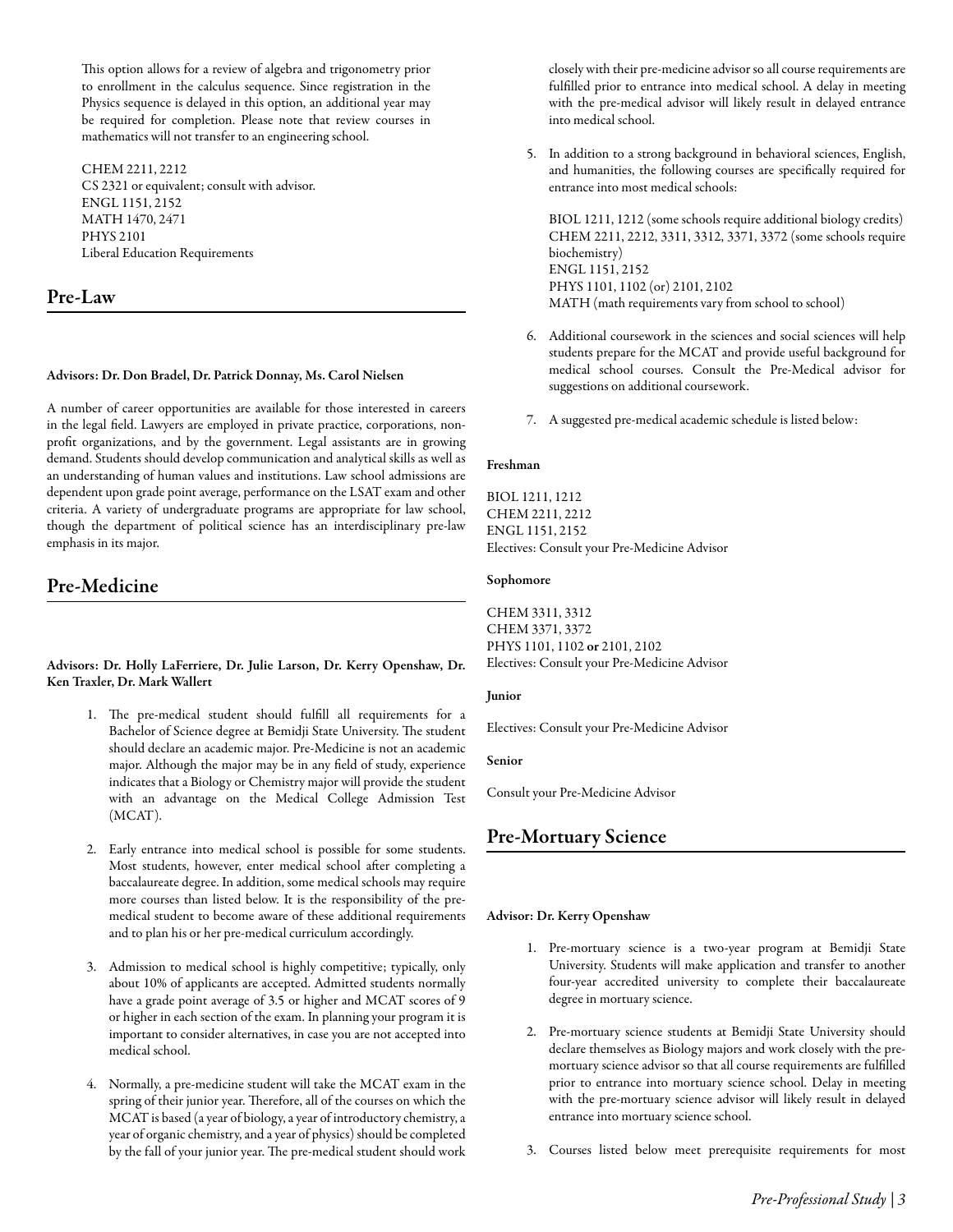mortuary science programs within the United States. Some mortuary science schools may require more courses than listed below. It is the responsibility of the student to research all prerequisite requirements for the mortuary science programs they plan to make application to, and bring all prerequisites to the premortuary science advisor to assist in planning the student's two-year pre-mortuary science academic program at Bemidji State University.

# ACCT 1101 BIOL 1110, 1120, 1300, 2110, 3755 BUAD 1100, 2220 CHEM 1111, 1112 ENGL 1151, 2152 HLTH 3500 MATH 1100 PSY 1100 SOC 1104 SPCM 1100 STAT 2610

4. A suggested pre-mortuary science academic schedule is listed below:

# First Year Courses

BIOL 1110, 1120; F, S; (4,3) BIOL 1300; S; (2) CHEM 1111, 1112; F, S; (4,4) ENGL 1151, 2152; F, S; (3,3) MATH 1100; F; (3) SPCM 1100; S; (3) Electives: Consult the Pre-Mortuary Science Advisor

# Second Year Courses

ACCT 1101; F; (3) BIOL 2110, 3755; F, S; (5,3) BUAD 1100, 2220; F, S; (3,3) HLTH 3500; S; (3) PSY 1100; F; (4) SOC 1104; S; (3) STAT 2610; S; (4) Electives: Consult the Pre-Mortuary Science Advisor

# Pre-Occupational Therapy

Advisors: Dr. Christina Kippenhan, Dr. Kerry Openshaw, Dr. Ken Traxler

- 1. The pre-occupational therapy student should fulfill all requirements for a Bachelor of Science or Bachelor of Arts degree at Bemidji State University. The student should declare an academic major. Preoccupational therapy is not an academic major. The major may be in any field of study. The Allied Health Professions Admission Test (AHPAT) or Graduate Record Examination (GRE) is taken in the spring of the junior year.
- 2. Many universities are dropping their undergraduate occupational therapy programs and replacing them with a graduate program. Most students enter occupational therapy school after completing a baccalaureate degree. In addition, some occupational therapy schools may require more courses than listed below. It is the

responsibility of the pre-occupational therapy student to become aware of these additional requirements and to plan his or her preoccupational therapy curriculum accordingly.

- 3. The pre-occupational therapy student should work closely with the pre-occupational therapy advisor so all course requirements are fulfilled prior to entrance into occupational therapy school. Delay in meeting with the pre-occupational therapy advisor will likely result in delayed entrance into occupational therapy school.
- 4. In addition to a strong background in behavioral sciences, English, and humanities, the following courses are specifically required for entrance into most occupational therapy schools:

BIOL 1211, 1212, 2110, 2360 CHEM 1111, 1112 ENGL 1151, 2152 MATH 1170 PHYS 1101, 1102 PSY 1100, 2217, 2237 SOC 1104

5. The following courses are strongly recommended to be included in the student's pre-occupational therapy curriculum:

ACCT 1100 BIOL 1300, 3920 PHED 3100, 3110, 3200, 3300, 4150 SPCM 1100 STAT 2610

6. A suggested pre-occupational therapy academic schedule is listed below; numbers in parentheses are semester credits:

# Freshman

BIOL 1211, 1212; F, S; (4,4) CHEM 1111, 1112; F, S; (4,4) ENGL 1151, 2152; F, S; (3,3) MATH 1170; F; (4) PSY 1100; S (4) Electives: Consult your Pre-Occupational Therapy Advisor

# Sophomore

BIOL 1300; F or S; (2) BIOL 2110, 2360; F, S; (4,4) BIOL 3920; F; (1) PHYS 1101, 1102; F, S; (5,5) PSY 2217, 2237; F, S; (4,4) SOC 1104; F; (3) Electives: Consult your Pre-Occupational Therapy Advisor

# Junior and Senior

Consult your Pre-Occupational Therapy Advisor

# Pre-Optometry

# Advisors: Dr. Holly LaFerriere, Dr. Julie Larson, Dr. Mark Wallert

1. The pre-optometry student should fulfill all requirements for a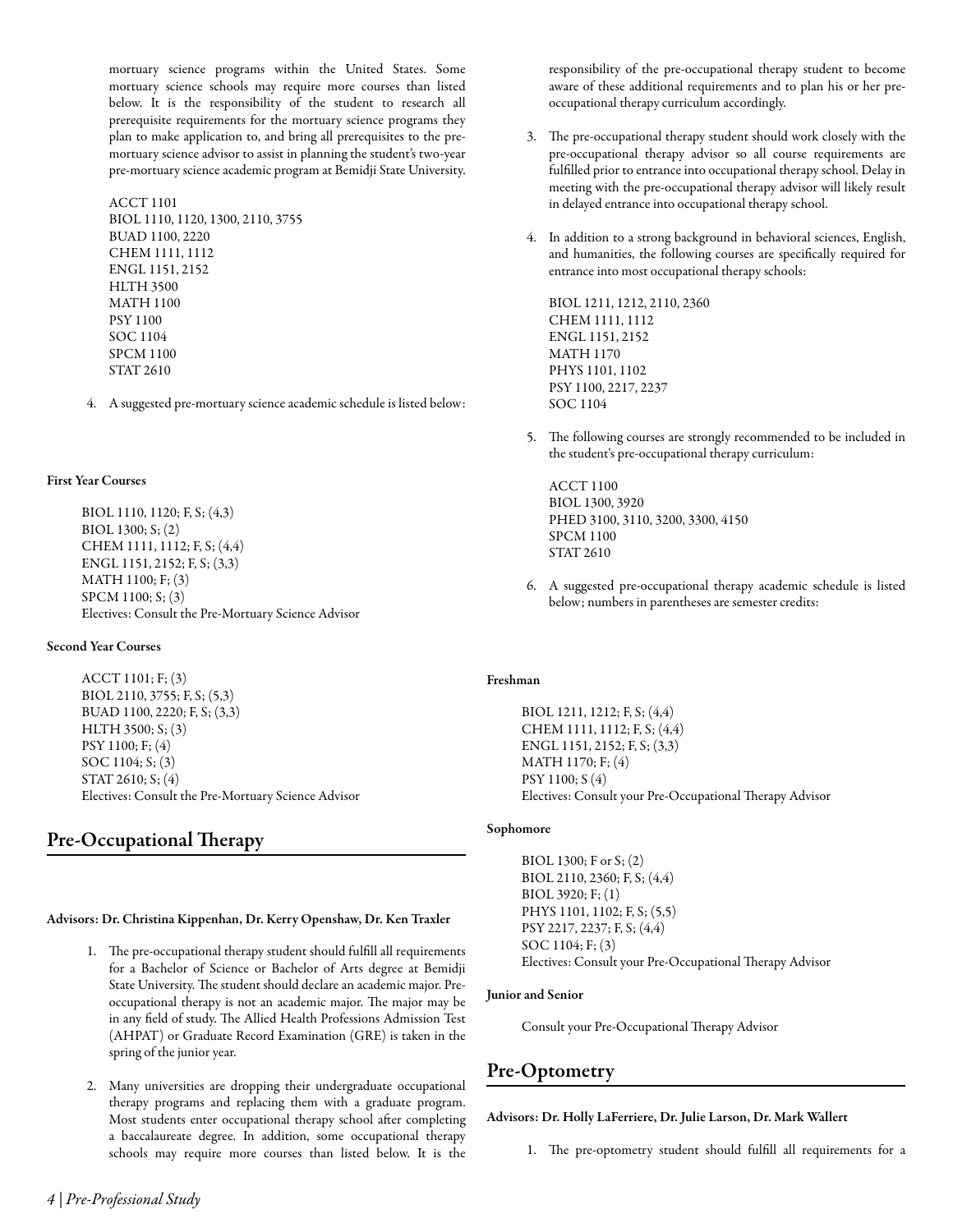Bachelor of Science degree at Bemidji State University. The student should declare an academic major. Pre-Optometry is not an academic major. The major may be in any field of study. The Optometry Admission Test (OAT) is taken in the winter of the junior year.

- 2. Early entrance into optometry school is possible for some students. Most students, however, enter optometry school after completing a baccalaureate degree. In addition, some optometry schools may require more courses than listed below. It is the responsibility of the pre-optometry student to become aware of these additional requirements and to plan his or her pre-optometry curriculum accordingly.
- 3. The pre-optometry student should work closely with the preoptometry advisor so all course requirements are fulfilled prior to entrance into optometry school. Delay in meeting with the preoptometry advisor will likely result in delayed entrance into optometry school.
- 4. General requirements for all schools include at least one year of biology or zoology, general chemistry, general physics, English, college mathematics, and psychology.

BIOL 1211, 1212, 3710 CHEM 1111, 1112 (or) 2211, 2212; 3311, 3371 ENGL 1151, 2152 MATH 1470 PHYS 1101, 1102 (or) 2101, 2102 PSY 1100

- 5. The following courses are strongly recommended to be included in the student's pre-optometry curriculum: BIOL 2110 or 2310 CHEM 4411, 4471
- 6. A suggested pre-optometry academic schedule is listed below; numbers in parentheses are semester credits:

# Freshman

BIOL 1211, 1212; F, S; (3,3) CHEM 2211, 2212; F, S; (4,4) ENGL 1151, 2152; F, S; (3,3) MATH 1470; F or S; (5) Electives: Consult your Pre-Optometry Advisor

## Sophomore

BIOL 2110 or 2310, 3710; F, S; (5 or 4,4) BIOL 3920; F; (1) CHEM 3311, 3312; F, S; (3,3) CHEM 3371, 3372; F, S; (1,1) PHYS 1101, 1102 or 2101, 2102; F, S; (4,4 or 5,5) Electives: Consult your Pre-Optometry Advisor

# Junior

Electives: Consult your Pre-Optometry Advisor

# Senior

Consult your Pre-Optometry Advisor

# Advisors: Dr. Holly LaFerriere, Dr. Mark Wallert

- 1. The pre-osteopathic medical student should fulfill all requirements for a Bachelor of Science degree at Bemidji State University. The student should declare an academic major. Pre-Osteopathic Medicine is not an academic major. Although the major may be in any field of study, experience indicates that a Biology or Chemistry major will provide the student with an advantage on the Medical College Admission Test (MCAT). The MCAT is taken by early Spring of the Junior year, and application to osteopathic medical school is submitted by early September of the Senior year.
- 2. Early entrance into osteopathic medical school is possible for some students. Most students, however, enter osteopathic medical school after completing a baccalaureate degree. In addition, some osteopathic medical schools may require more courses than listed below. It is the responsibility of the pre- osteopathic medical student to become aware of these additional requirements and plan his or her pre-osteopathic medical curriculum accordingly.
- 3. The pre-osteopathic medical student should work closely with the pre-osteopathic medical advisor so all course requirements are fulfilled prior to entrance into osteopathic medical school. A delay in meeting with the pre- osteopathic medical advisor will likely result in delayed entrance into osteopathic medical school.
- 4. In addition to a strong background in behavioral sciences, English, and humanities, the following courses are specifically required for entrance into most osteopathic medical schools:

BIOL 1211, 1212 (additional biology courses may be required) CHEM 2211, 2212, 3311, 3312, 3371, 3372 (biochemistry may be required) ENGL 1151, 2152 PHYS 1101, 1102 (or) 2101, 2102

5. The following courses are strongly recommended to be included in the student's pre-osteopathic medicine curriculum:

BIOL 1300, 2110, 2360, 3250, 3260, 3580, 3590, 3710, 4270 CHEM 4411, 4412, 4471, 4472 MATH 2471, 2472

- 6. Consult your pre-osteopathic medical advisor for additional courses, including Liberal Education courses, which will be most beneficial for successful osteopathic medical school candidates.
- 7. A suggested pre-osteopathic medicine academic schedule is listed below; numbers in parentheses are semester credits.

# Freshman

BIOL 1211, 1212; F, S; (4,4) CHEM 2211, 2212; F, S; (4,4) ENGL 1151, 2152; F, S; (3,3) MATH 1470; F or S; (5) Electives: Consult your Pre-Osteopathic Medical Advisor

# Sophomore

BIOL 1300; F or S; (2) CHEM 3311, 3312; F, S; (4,4)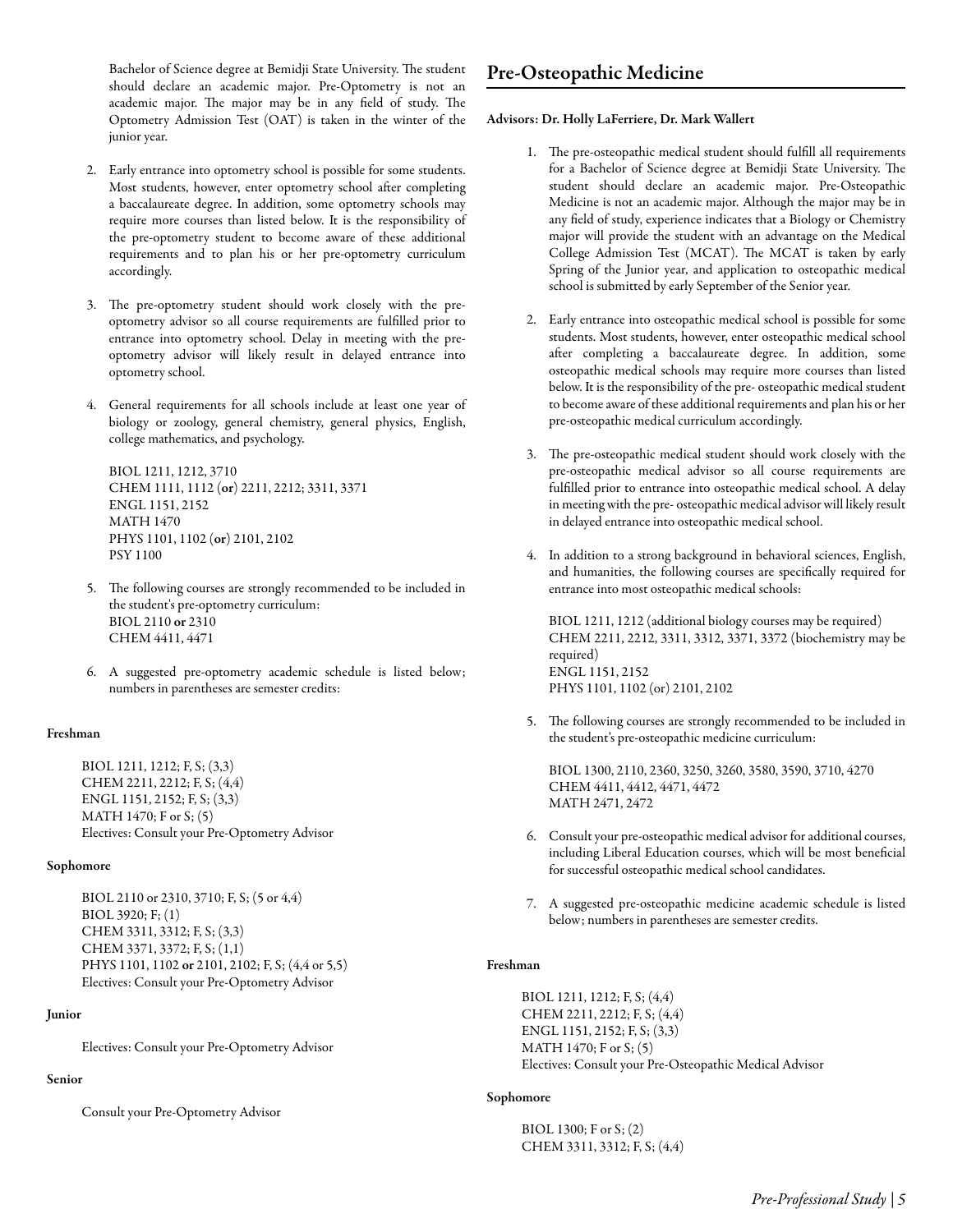PHYS: Consult your Pre-Osteopathic Medical Advisor MATH: Consult your Pre-Osteopathic Medical Advisor

### Junior

BIOL 3250, 3260; F, S (4,4) Electives: Consult your Pre-Osteopathic Medical Advisor MCAT—Early Spring

### Senior

Consult your Pre-Osteopathic Medical Advisor Osteopathic Medical School Application—Early September

# Pre-Pharmacy

# Advisors: Dr. Julie Larson, Dr. Kerry Openshaw

Note: There is some variation depending on which pharmacy school is attended. Consult with advisor as soon as possible.

# Freshman

BIOL 1110, 1120 (4,3) or BIOL 1211, 1212 (4,4) \*CHEM 1111, 1112 (4,4) or CHEM 2211, 2212 (4,4) ENGL 1151, 2152 (3,3) MATH 1470, 2471 (5,5) SPCM 1100 (3) Electives, taken with consent of advisor. \*Which sequence to take depends on which pharmacy school is attended, but 1211, 1212 is recommended.

# Sophomore

BIOL 2110 (5) BIOL 3710 (4) CHEM 3311, 3312 (3,3) CHEM 3371, 3372 (1,1) ECON 2000 (3) MATH 2472 (5) PHYS 1101, 1102 (4,4) or PHYS 2101, 2102 (5,5) PSY 1100 (4) SOC 1104 (3) Electives, with consent of advisor

# Pre-Physical Therapy

# Advisors: Dr. Christina Kippenhan, Dr. Kerry Openshaw, Dr. Ken Traxler

1. The pre-physical therapy student should fulfill all requirements for a Bachelor of Science or Bachelor of Arts degree at Bemidji State University. The student should declare an academic major. Prephysical therapy is not an academic major. The major may be in any field of study. The Allied Health Professions Admission Test (AHPAT) or Graduate Record Examination (GRE) is taken in the spring of the junior year.

- 2. Many universities are dropping their undergraduate physical therapy programs and replacing them with a graduate program. Most students enter physical therapy school after completing a baccalaureate degree. In addition, some physical therapy schools may require more courses than listed below. It is the responsibility of the pre-physical therapy student to become aware of these additional requirements and to plan his or her pre-physical therapy curriculum accordingly.
- 3. The pre-physical therapy student should work closely with the prephysical therapy advisor so all course requirements are fulfilled prior to entrance into physical therapy school. Delay in meeting with the pre-physical therapy advisor will likely result in delayed entrance into physical therapy school.
- 4. In addition to a strong background in behavioral sciences, English, and humanities, the following courses are specifically required for entrance into most physical therapy schools:

BIOL 1211, 1212, 2110, 2360, 3710 CHEM 2211, 2212, 3311, 3312, 3371, 3372 ENGL 1151, 2152 MATH 1470 PHYS 1101, 1102 (or) 2101, 2102

5. The following courses are strongly recommended to be included in the student's pre-physical therapy curriculum:

ACCT 1100 BIOL 1300, 3590, 3920, 4270 PHED 3100, 3110, 3190, 3200, 3300, 4150 PSY 1100, 2217, 2237 SOC 1104 SPCM 1100 STAT 2610

6. A suggested pre-physical therapy academic schedule is listed below; numbers in parentheses are semester credits:

# Freshman

BIOL 1211, 1212; F, S; (4,4) CHEM 2211, 2212; F, S; (4,4) ENGL 1151, 2152; F, S; (3,3) MATH 1470; F or S; (5) Electives: Consult your Pre-Physical Therapy Advisor

# Sophomore

BIOL 1300; F or S; (2) BIOL 2360, 3710; F, S; (4,4) BIOL 3920; F; (1) CHEM 3311, 3312; F, S; (3,3) CHEM 3371, 3372; F, S; (1,1) PHYS: Consult your Pre-Physical Therapy Advisor Electives: Consult your Pre-Physical Therapy Advisor

# Junior

Electives: Consult your Pre-Physical Therapy Advisor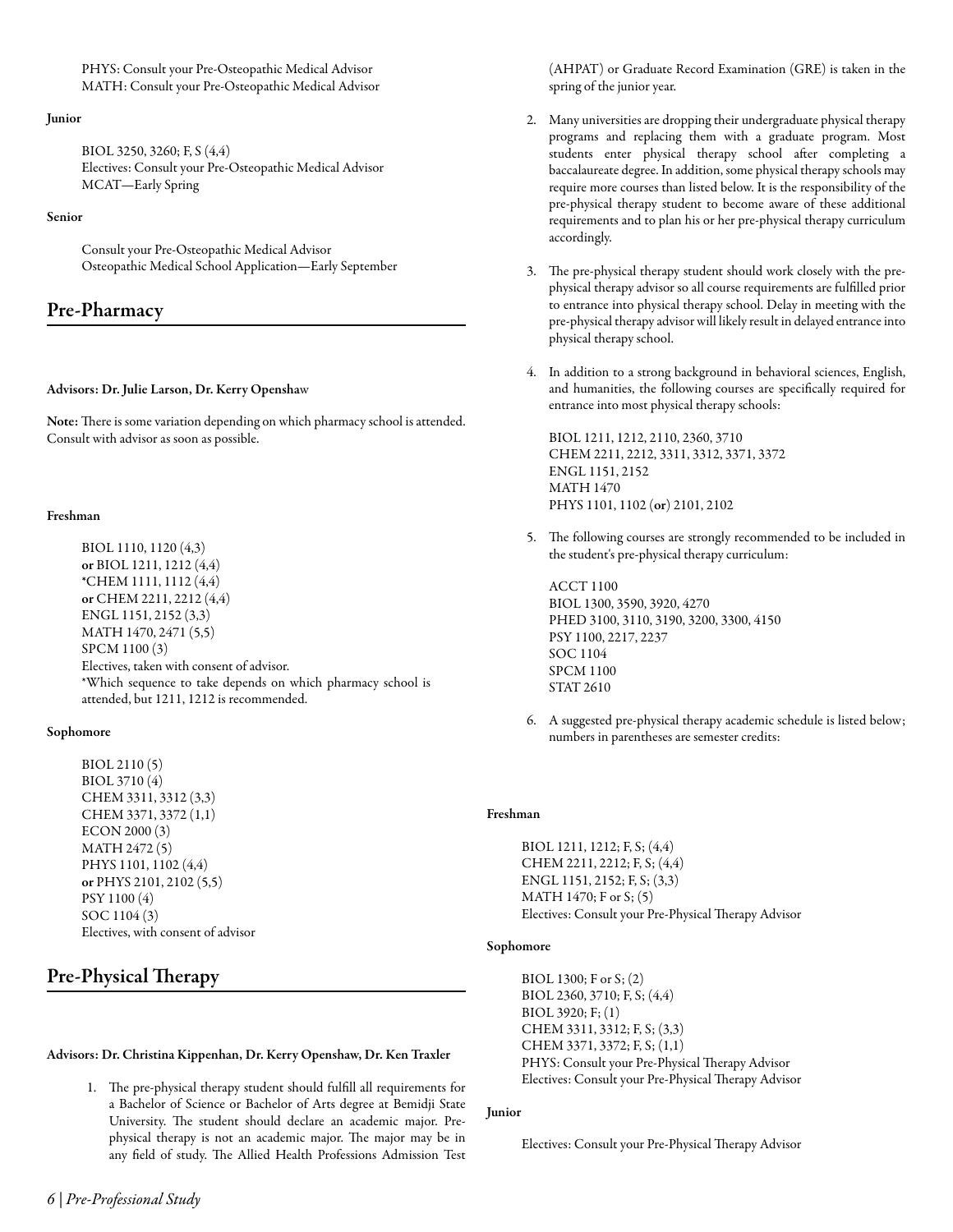Consult your Pre-Physical Therapy Advisor

# Pre-Physician Assistant

Advisors: Dr. Holly LaFerriere, Dr. Julie Larson, Dr. Ken Traxler, Dr. Mark Wallert

- 1. The pre-physician assistant student should fulfill all requirements for a Bachelor of Science degree at Bemidji State University. The student should declare an academic major. Pre-Physician Assistant is not an academic major. The major may be in any field of study.
- 2. Early entrance into physician assistant school is possible for some students. Many physician assistant programs now require more patient care hours to qualify for entrance into their program. Physician Assistant programs in the United States vary significantly, and the pre-physician assistant student must research the type of program they desire to enter. In addition, some physician assistant schools may require more courses than listed below. It is the responsibility of the pre-physician assistant student to become aware of these additional requirements and to plan his or her pre-physician assistant curriculum accordingly.
- 3. The pre-physician assistant student should work closely with the prephysician assistant advisor so all course requirements are fulfilled prior to entrance into physician assistant school. Delay in meeting with the pre-physician assistant advisor will likely result in delayed entrance into physician assistant school.
- 4. In addition to a strong background in behavioral sciences, English, and humanities, the following courses are specifically required for entrance into most physician assistant schools:

BIOL 1211, 1212, 1300, 2110, 3710 CHEM 2211, 2212, 3311, 3312, 3371, 3372, 4411, 4412 ENGL 1151, 2152 PHYS 1101, 1102 (or) 2101, 2102 STAT 2610

- 5. The following courses are strongly recommended to be included in the student's pre-physician assistant curriculum: BIOL 2360, 3580, 3590, 4270 CHEM 4471, 4472 PSY 1100, 2237
- 6. A suggested pre-physician assistant academic schedule is listed below; numbers in parentheses are semester credits:

### Freshman

BIOL 1211, 1212; F, S; (4,4) CHEM 2211, 2212; F, S; (4,4) ENGL 1151, 2152; F, S; (3,3) STAT 2610; F or S; (4) Electives: Consult your Pre-Physician Assistant Advisor

### Sophomore

BIOL 1300; F or S; (2) BIOL 2360, 3710; F, S; (4,4) CHEM 3311, 3312; F, S; (3,3) CHEM 3371, 3372; F, S; (1,1) PHYS 1101, 1102, or 2101, 2102

# Junior

Consult your Pre-Physician Assistant Advisor

#### Senior

Consult your Pre-Physician Assistant Advisor

# Pre-Podiatric Medicine

# Advisors: Dr. Mark Wallert

1. The pre-podiatric medical student should fulfill all requirements for a Bachelor of Science degree at Bemidji State University. The student should declare an academic major. Pre-Podiatric Medicine is not an academic major. Although the major may be in any field of study, experience indicates that a Biology or Chemistry major will provide the student with an advantage on the Medical College Admission Test (MCAT). The MCAT is taken by early Spring of the Junior year, and application to podiatric medical school is submitted by early September of the Senior year.

2. Early entrance into podiatric medical school is possible for some students. Most students, however, enter podiatric medical school after completing a baccalaureate degree. In addition, some podiatric medical schools may require more courses than listed below. It is the responsibility of the pre-podiatric medical student to become aware of these additional requirements and plan his or her pre-podiatric medical curriculum accordingly.

3. The pre-podiatric medical student should work closely with the pre-podiatric medical advisor so all course requirements are fulfilled prior to entrance into podiatric medical school. A delay in meeting with the pre-podiatric medical advisor will likely result in delayed entrance into podiatric medical school.

4. In addition to a strong background in behavioral sciences, English, and humanities, the following courses are specifically required for entrance into most podiatric medical schools:

BIOL 1211, 1212 (additional biology courses may be required) CHEM 2211, 2212, 3311, 3312, 3371, 3372 (biochemistry may be required) ENGL 1151, 2152 PHYS 1101, 1102 (or) 2101, 2102

5. The following courses are strongly recommended to be included in the student's pre-podiatric medicine curriculum:

BIOL 1300, 2110, 2360, 3250, 3260, 3580, 3590, 3710, 4270 CHEM 4411, 4412, 4471, 4472 MATH 2471, 2472

6. Consult your pre-podiatric medical advisor for additional courses, including Liberal Education courses, which will be most beneficial for successful podiatric medical school candidates.

7. A suggested pre-podiatric medicine academic schedule is listed below; numbers in parentheses are semester credits.

# Freshman

BIOL 1211, 1212; F, S; (4,4) CHEM 2211, 2212; F, S; (4,4)